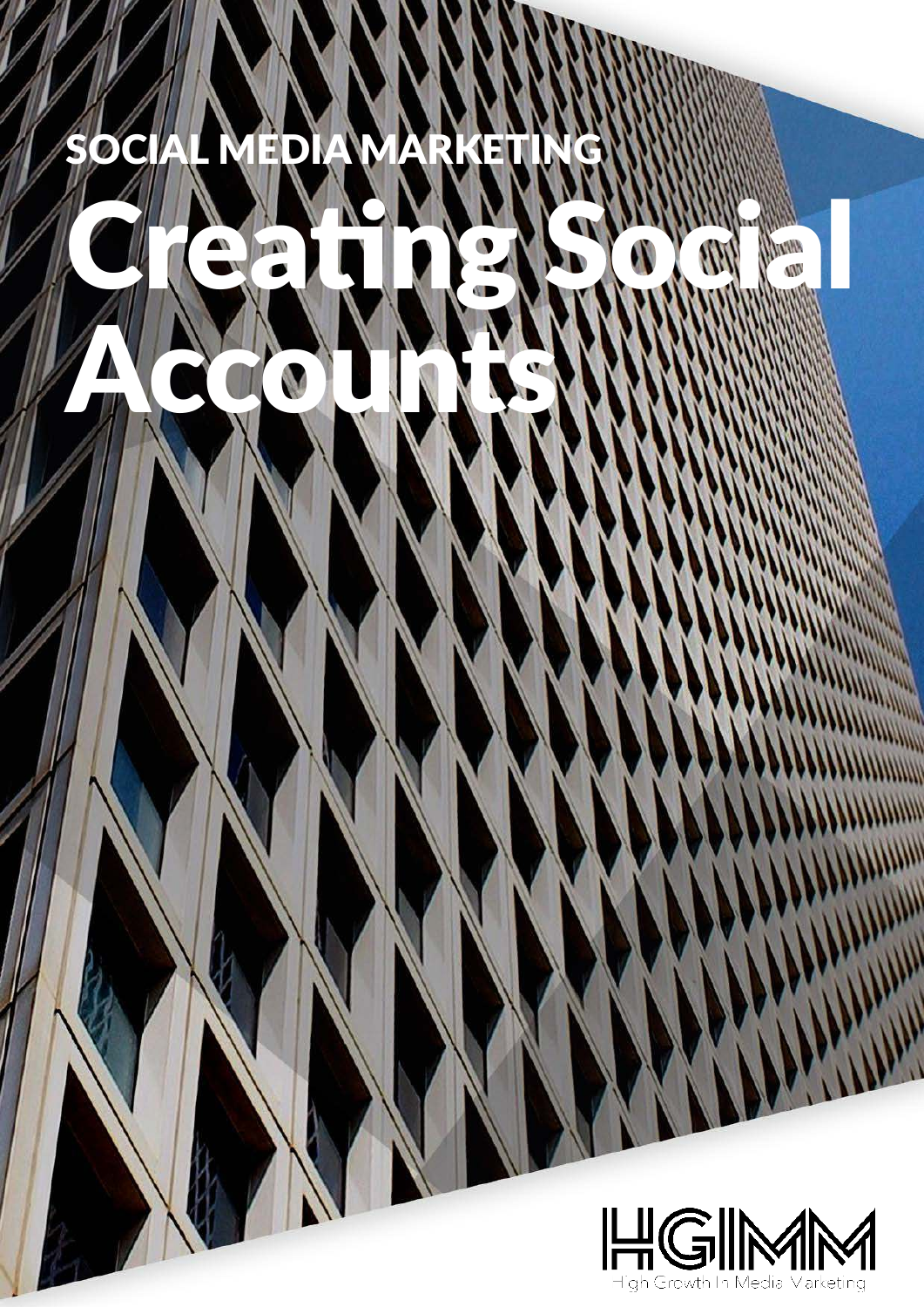**It is important to have social media accounts that represent your business. This pack will show you how to create these accounts so that you can use your social media dashboard and promote your company on social media.**

#### WHAT IS IN THIS PACK?

- How to set up your Twitter account.
- How to set up your Facebook account.
- How to set up your Facebook business page.
- How to set up your LinkedIn account.
- How to set up your LinkedIn business page.
- How to setup your Pinterest account.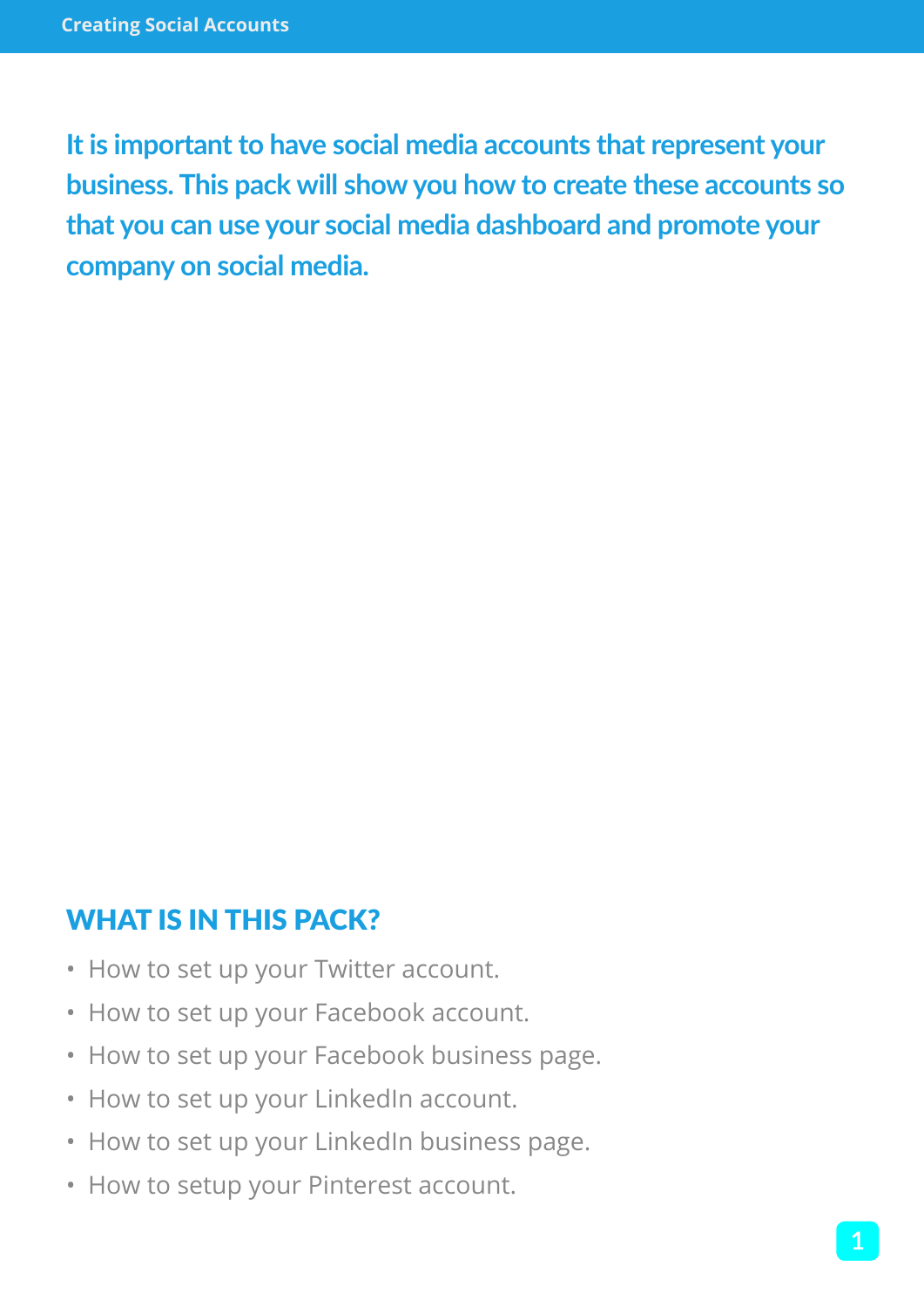



- **1.** Go to **www.twitter.com/signup**
- **2.** Enter your name, email address and pick a password.
- **3.** You will need to enter your cell phone number as you will be sent a verification code.
- **4.** Follow the instructions for creating your account.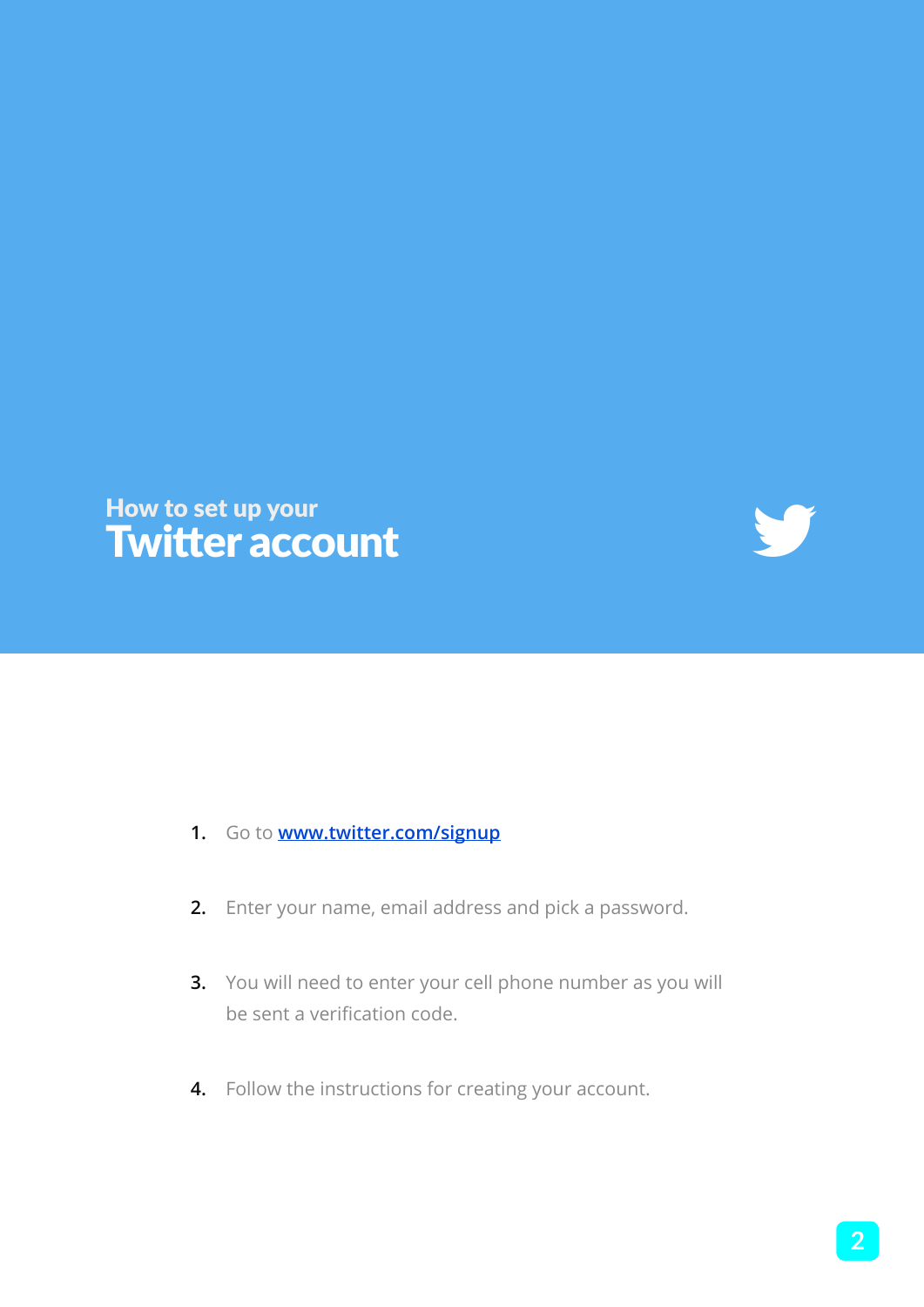#### How to set up your Facebook account

 $\mathbf{F}$ 

- **1.** Go to **www.facebook.com**
- **2.** Fill out the form to create an account.
- **3.** Follow the steps to create your personal account.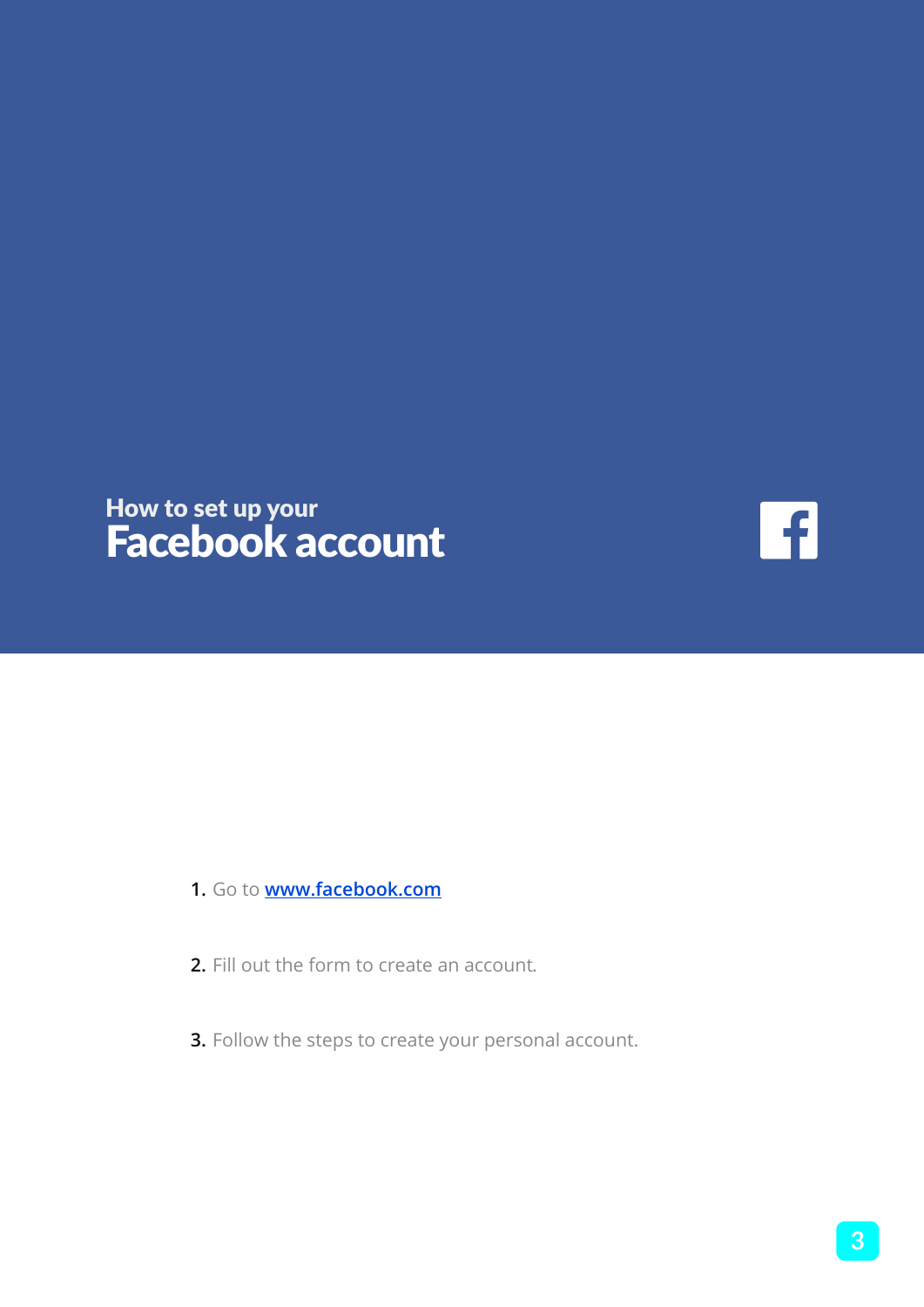## How to set up your Facebook business page

 $\ddot{\bullet}$ 

**Once you have a personal Facebook account you need to create a business page. See the instructions below on how to create this:**

- **1.** Make sure you are logged into your Facebook account.
- **2.** On the top right hand drop down menu, you will see an item called CREATE PAGE, click on this.
- **3.** Select what type of page you would like to create for your company and follow the instructions.
- **4.** Once you have created your business page this is where you should schedule content about your business to build up your brand.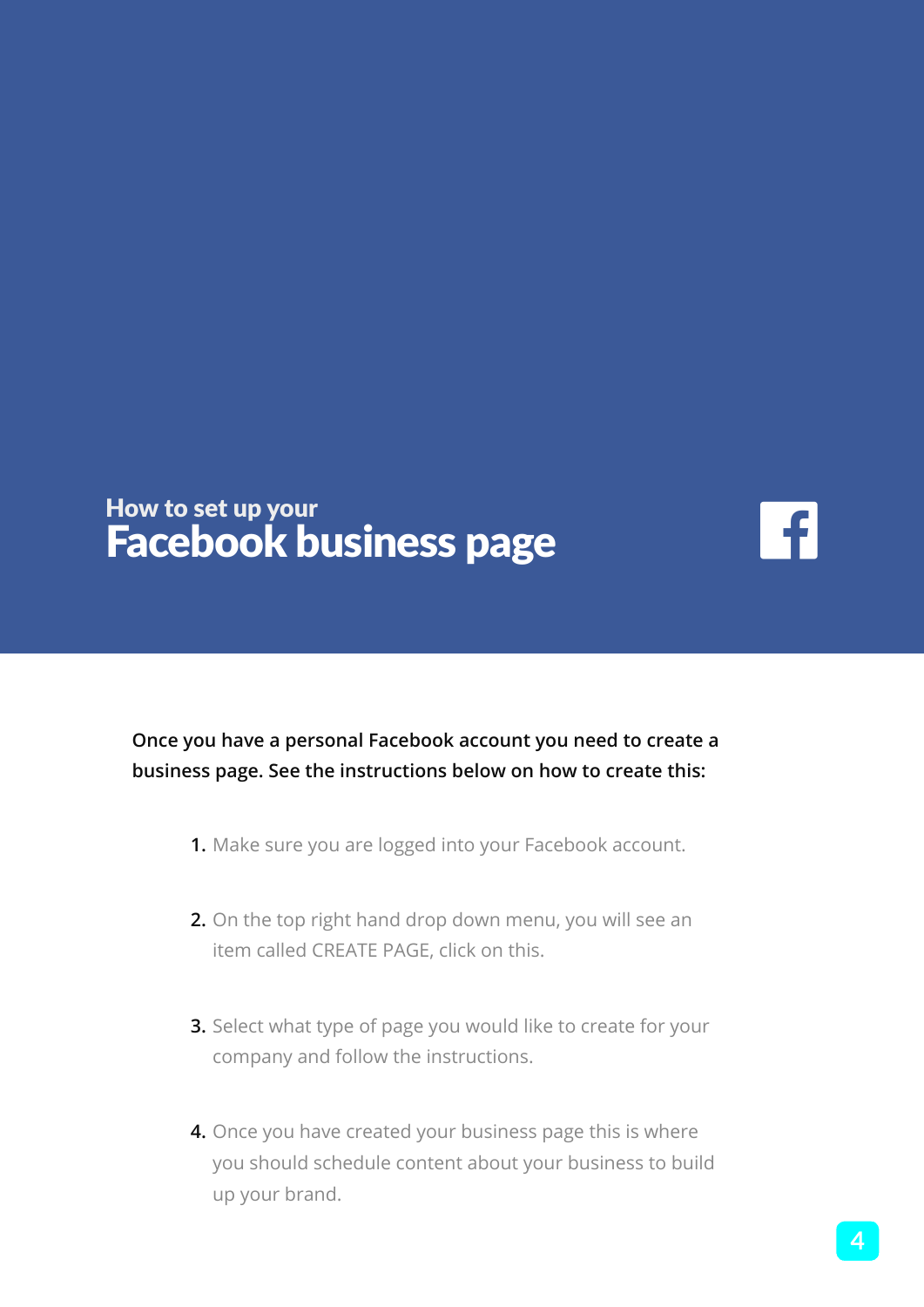## How to set up your LinkedIn account

in

**LinkedIn is a great place to network with other business people. Please follow these instructions to create your account:**

- **1.** Go to **www.linkedin.com** and fill out the form to join.
- **2.** Follow the instructions that it provides you with.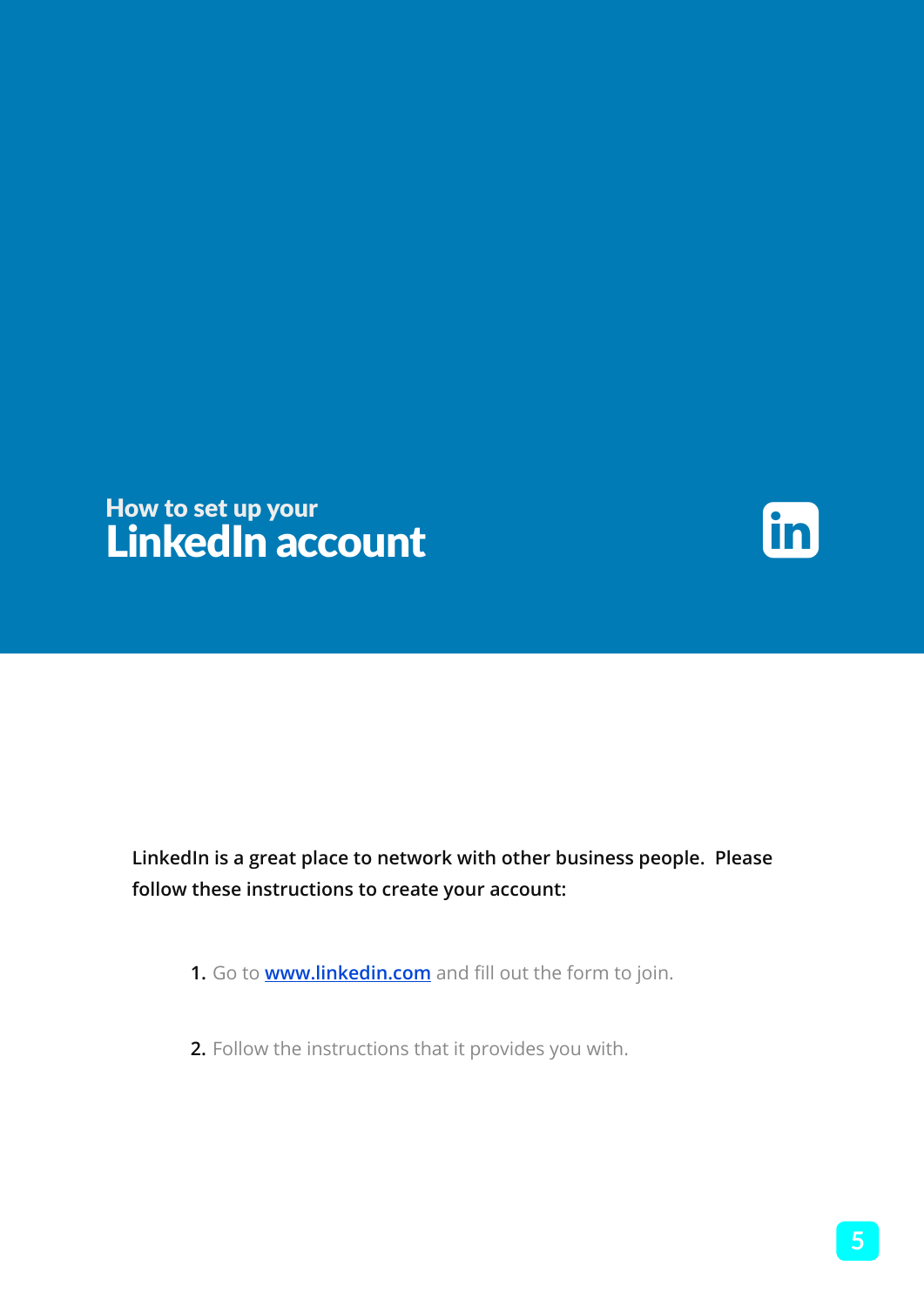### How to set up your LinkedIn business page

in

Please go to **www.linkedin.com/company/add/show**

#### (i) Note

Please note the email address you supply must match your company name otherwise it won't allow you to create the business page.